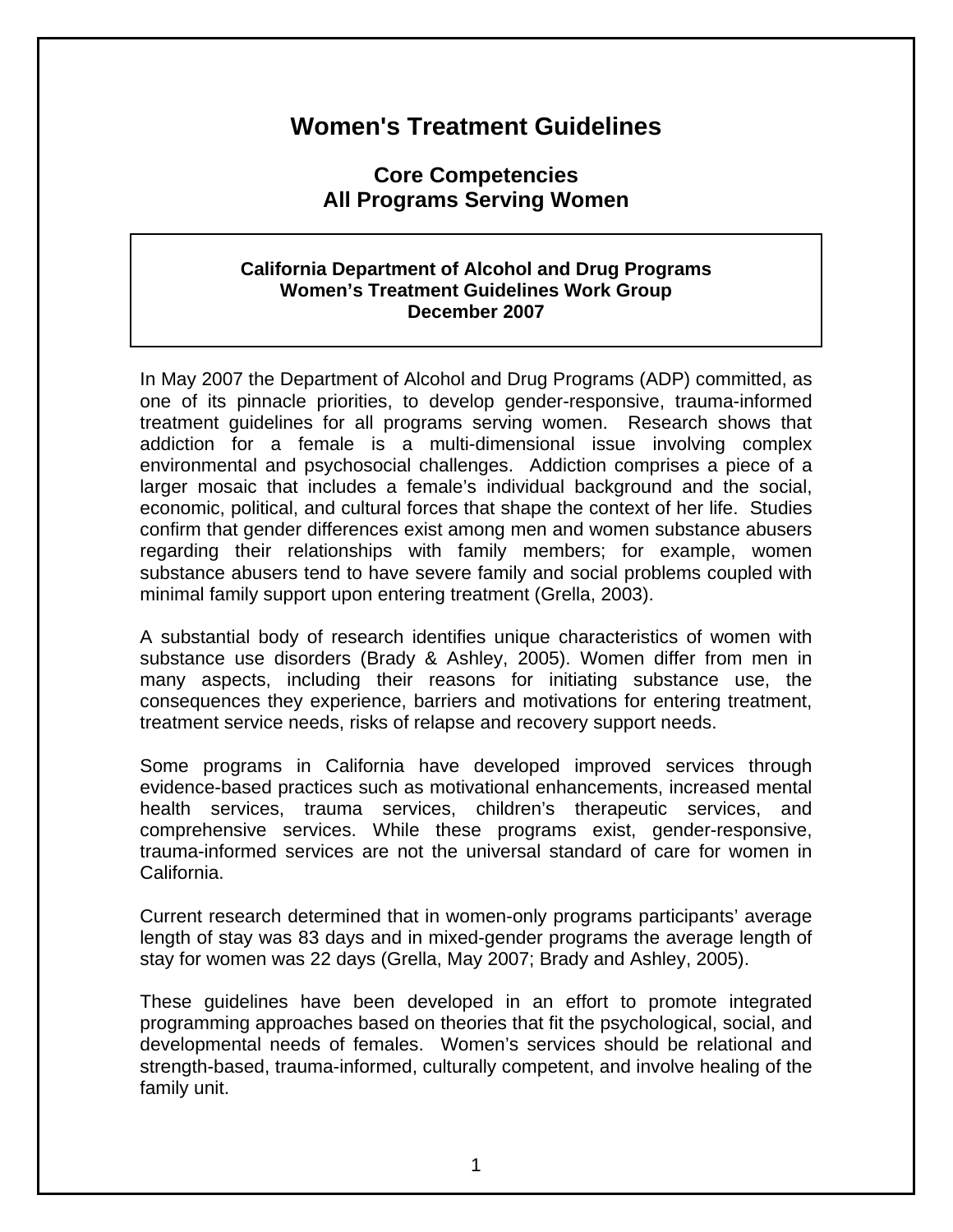## **ADP Vision and Mission for Women's Services**

#### Vision

All women have access to participant/client-centered comprehensive genderresponsive alcohol and other drug services.

#### Mission

Develop, implement, disseminate, and evaluate effective alcohol and other drug programs for women of all ages.

#### **Gender-Responsive Defined**

Gender-responsive means creating an environment through site selection, staff selection, program development, content, and material that reflects an understanding of the realities of women's lives, and is responsive to the issues of the clients (Covington, 2001).

ADP hosted a Work Group comprised of individuals who have a level of expertise and working knowledge of women's services. The Work Group formulated recommendations in the following seven core competencies as basic elements essential for any program providing alcohol and other drug treatment services to women. These are the core competencies identified by the Work Group to best ensure that the individual and unique needs of each woman have been addressed. Each core competency includes a defining statement in addition to the means by which a program assessment would measure success of implementation.

## **1. Safety (Environment)**

Statement: The program provides for women's safety, which means maintaining a gender-responsive treatment environment that is welcoming, protective, respectful, sensitive, diverse, and empowering.

How would we know? The program:

- maintains an environment, culture, and climate that reflects the above as noted through program observation (e.g., clean, secure, warm, décor, accessibility, staff and client interactions);
- displays welcoming materials and program statement (appropriate to gender, language, culture);
- implements policies and procedures and related staff trainings that address crisis intervention, gender and culturally-responsive approaches, and trauma-informed services;
- allows women to have regular contact with their minor children;
- encourages parallel compliance with all family court orders.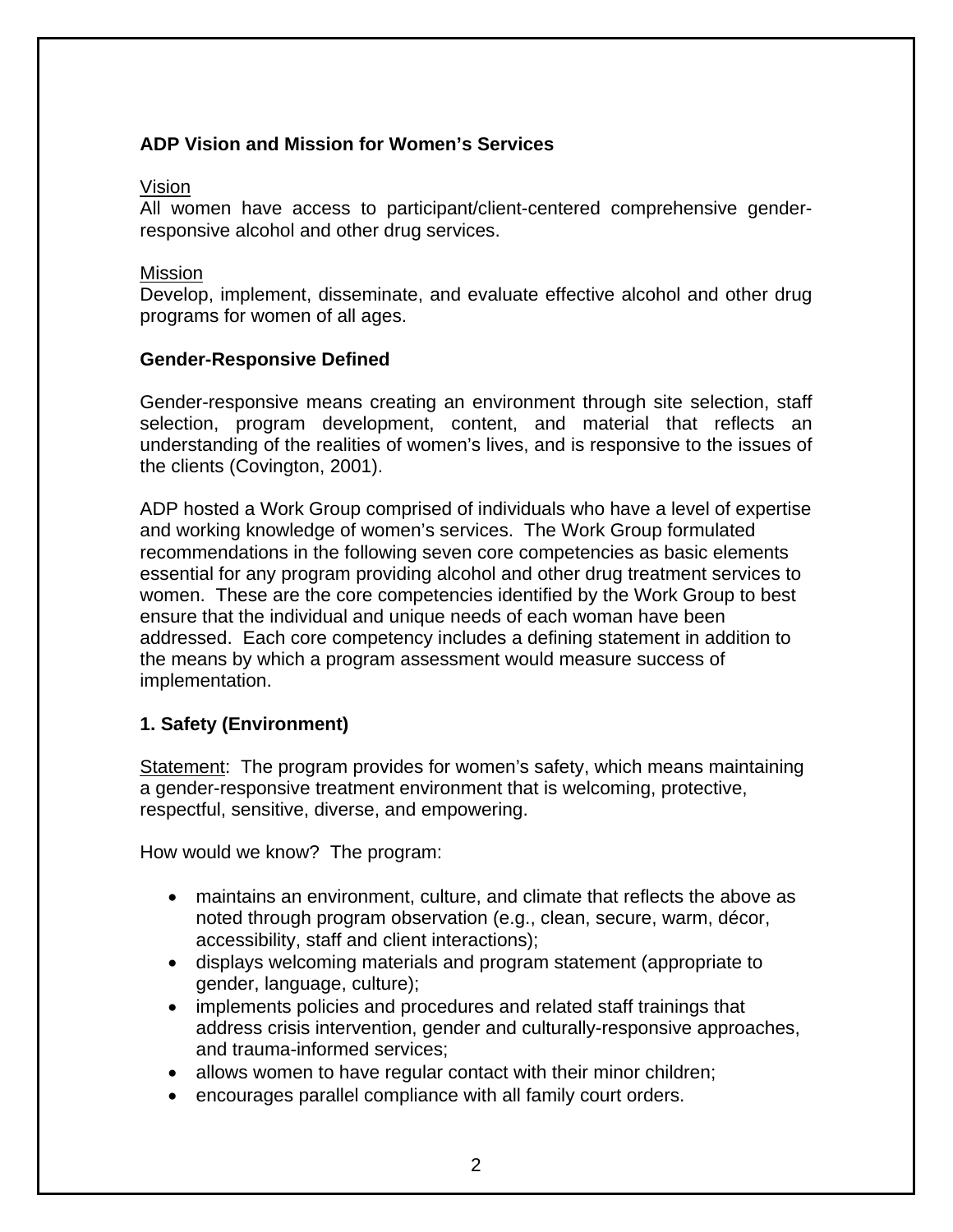## **2. Trauma-Informed/Trauma-Specific**

Statement: The program has a commitment to awareness and understanding of the prevalence of historical and current trauma, its impact on women and a further commitment to not re-traumatize or do further harm through interventions, policies or procedures.

How would we know? The program:

- utilizes curriculum that is focused on trauma issues;
- conducts a trauma assessment (expectation, not exception);
- provides staff training (personnel files/documentation);
- conducts ongoing evaluation and quality assurance;
- solicits client feedback through focus groups or surveys.

#### **3. Cultural Competency**

Statement: The program provides culturally-competent and culturally-responsive services for the target population. Cultural competency includes, but is not limited to, age, sexual orientation, disabilities, religion, and racial/ethnic diversity.

How would we know? The program:

- demonstrates staff understanding of culturally-responsive services and a basic knowledge of target populations;
- reflects the composition of the target population, including linguistic ability, through staff hires and board members;
- develops overall policies of cultural respect, tolerance, accommodation, and celebration that result in a physical and social environment that reflects cultural diversity and a safe environment for staff and clients to discuss prejudices, historical trauma, and institutional racism;
- demonstrates culturally-responsive treatment plans.

## **4. Women-Specific Curricula**

Statement: Educational and process groups address women's specific pathways to use, consequences of use, barriers to treatment, treatment needs, and relapse prevention issues across their life span. Program services will address issues unique to women's recovery to include, but not be limited to, self-efficacy, life skills, parenting, grief, trauma, drug refusal skills, and emotional development.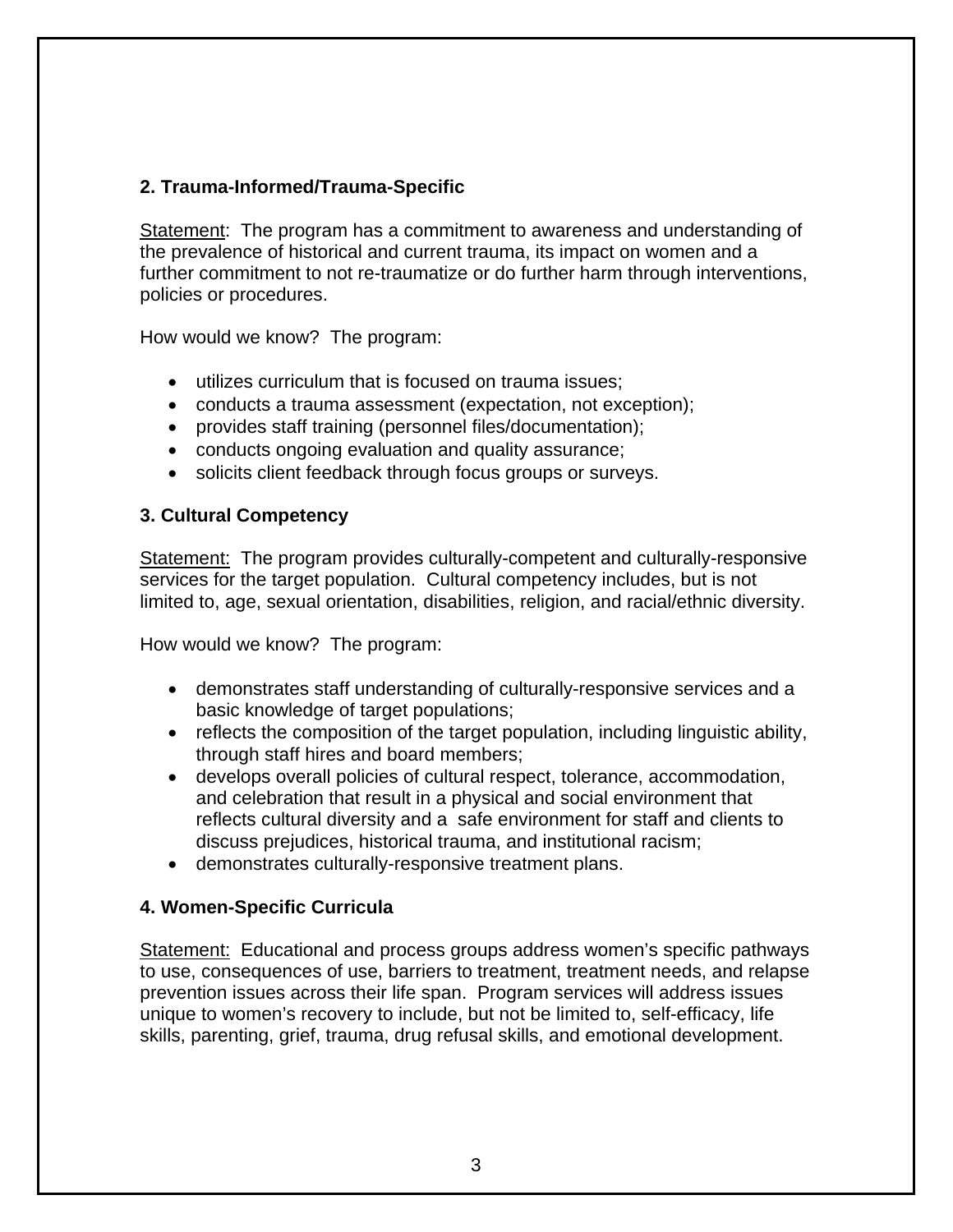How would we know? The program:

- utilizes a recognized woman-specific curricula;
- provides women-only groups of at least once per week (allow 1:1 sessions as alternative if necessary);
- develops linkages and collaboration with community partners for womenspecific related education (reproductive health, domestic violence, health, and aging);
- demonstrates integration of strength-based assessment and treatment.

## **5. Case Management**

Statement: Each woman receives case management services that include an individual plan and set of activities to provide for related needs and assistance in establishing and maintaining recovery support and healthy community involvement. The case management includes Individual Plan and Set of Activities:

- intake, outreach, screening, case finding, and identified treatment needs through assessment
- engagement and support
- mentoring and role modeling
- education
- services, linkages and referrals to include child welfare and necessary services for children
- service allocation and advocacy
- follow-up
- quality assurance

How would we know? The program:

- demonstrates through client files and progress notes the services provided and successful linkages to other needed services;
- maintains program policies, procedures, and a billing system to identify how and what case management services are delivered and by whom;
- addresses outcome measures through the California Outcome Measurement System (e.g., housing, employment, mental health).

## **6. Clinical Supervision**

Statement: Clinical supervision is provided for all treatment staff in a variety of areas such as individual case conferencing, staff education, monitoring of staff ability to execute the treatment plan and the necessary skills to provide an appropriate course of treatment through the continuum of care.